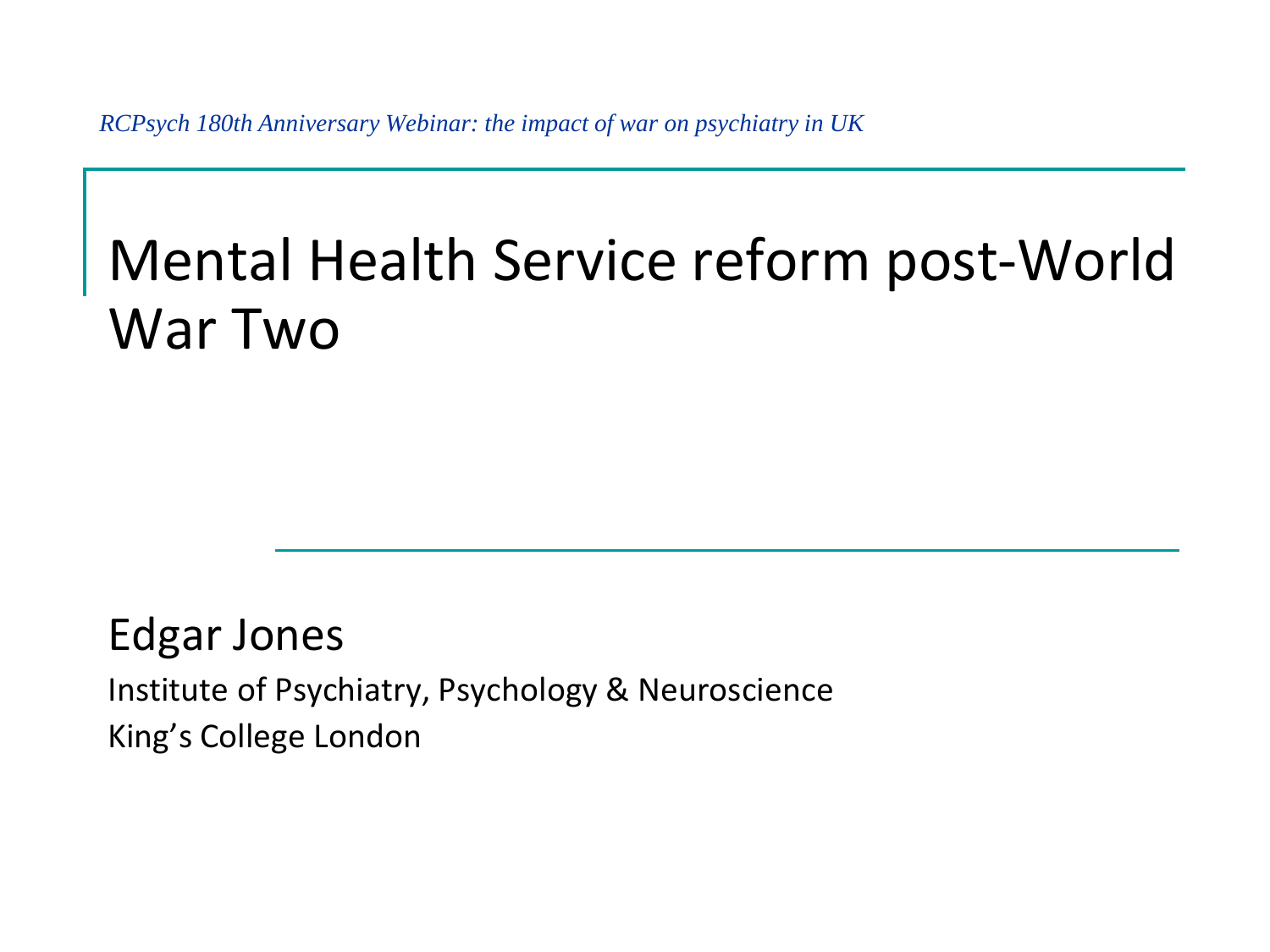# **Mental Health Reform**

During World War Two, governmentsponsored research identified in two population groups at risk of adverse mental health. First, civilians who had experienced intense or repeated air raids were shown to suffer from severe traumatic illnesses. Secondly, it was recognised that veterans who been held in prisoner-of-war camps or served for extended periods overseas might need specialist care to re-integrate them into civilian society and employment. A survey of outpatient and community psychiatric services conducted in 1943 suggested that there was insufficient capacity for the post-war period.

E. Jones (2021), COVID-19 and The Blitz compared: UK mental health outcomes. *Lancet Psychiatry* 8(8):708-716; E. Jones and S. Wessely (2010), Prisoners-of-War: from resilience to psychological vulnerability, reality or perception, *Twentieth Century British History* 21: 163-83.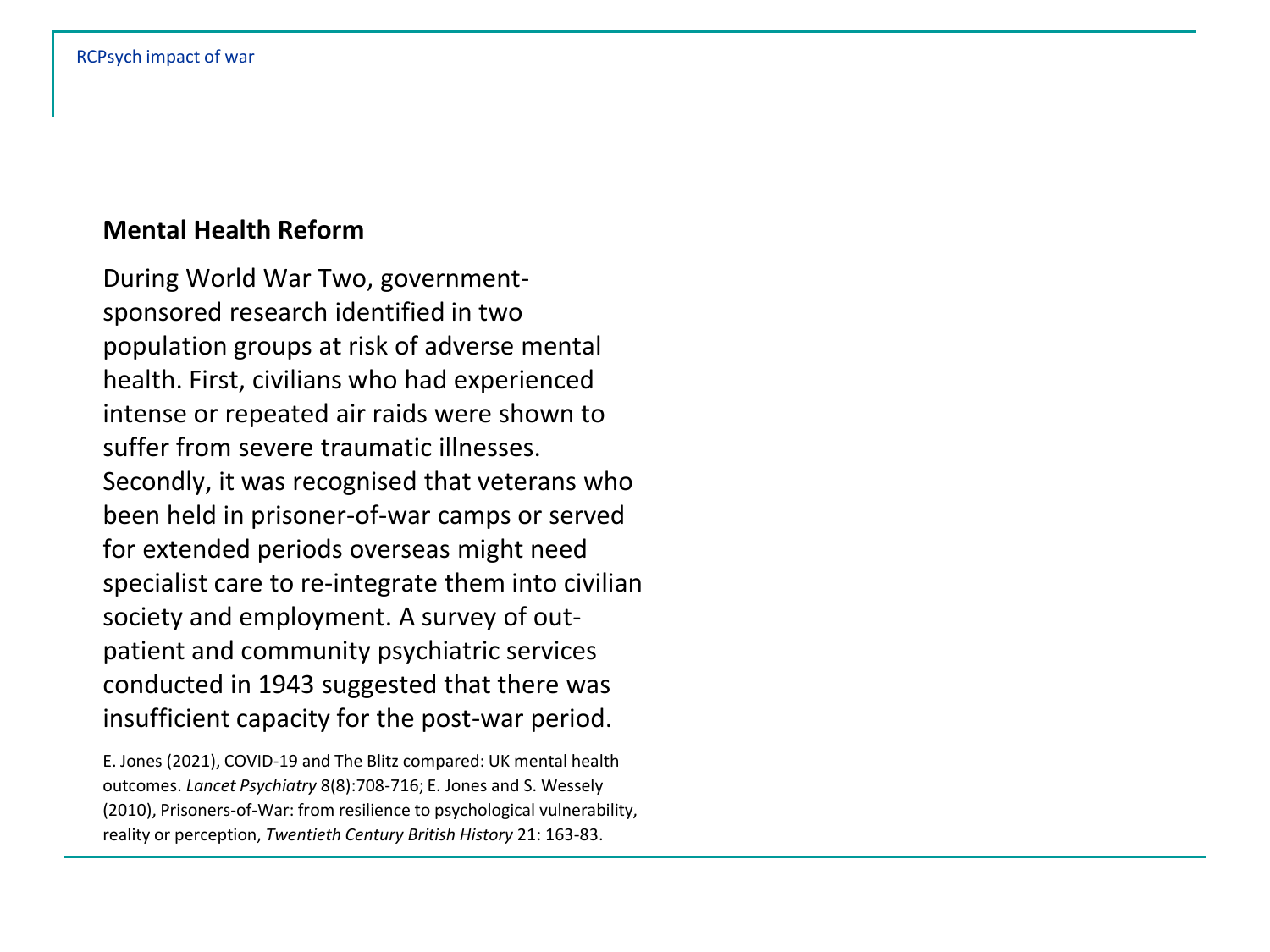# **The Blitz**

In the UK, 146,777 civilians were killed or seriously injured during World War Two as a result of air-raids, of whom 80,397 (54.8%) were in London. However, between March and November 1941, 1,104 inhabitants of Hull (0.4% of its pre-war population) were killed by a series of heavy raids, which destroyed almost half of the port's housing stock. A 10-month, follow-up study of civilians treated for psychological trauma conducted by Russell Fraser found that 31.8% continued to suffer from a range of distressing symptoms. He concluded that a "severe personal bombing experience", rather than pre-existing mental illness or vulnerability, was the primary cause of their ill-health.

T. H. O'Brien (1955), *Civil Defence*, London: HMSO, 1955, p. 677; Fraser R, Leslie IM, Phelps D. (1942), Psychiatric effects of severe personal experiences during bombing. *Proc R Soc Med* 36: 119-23.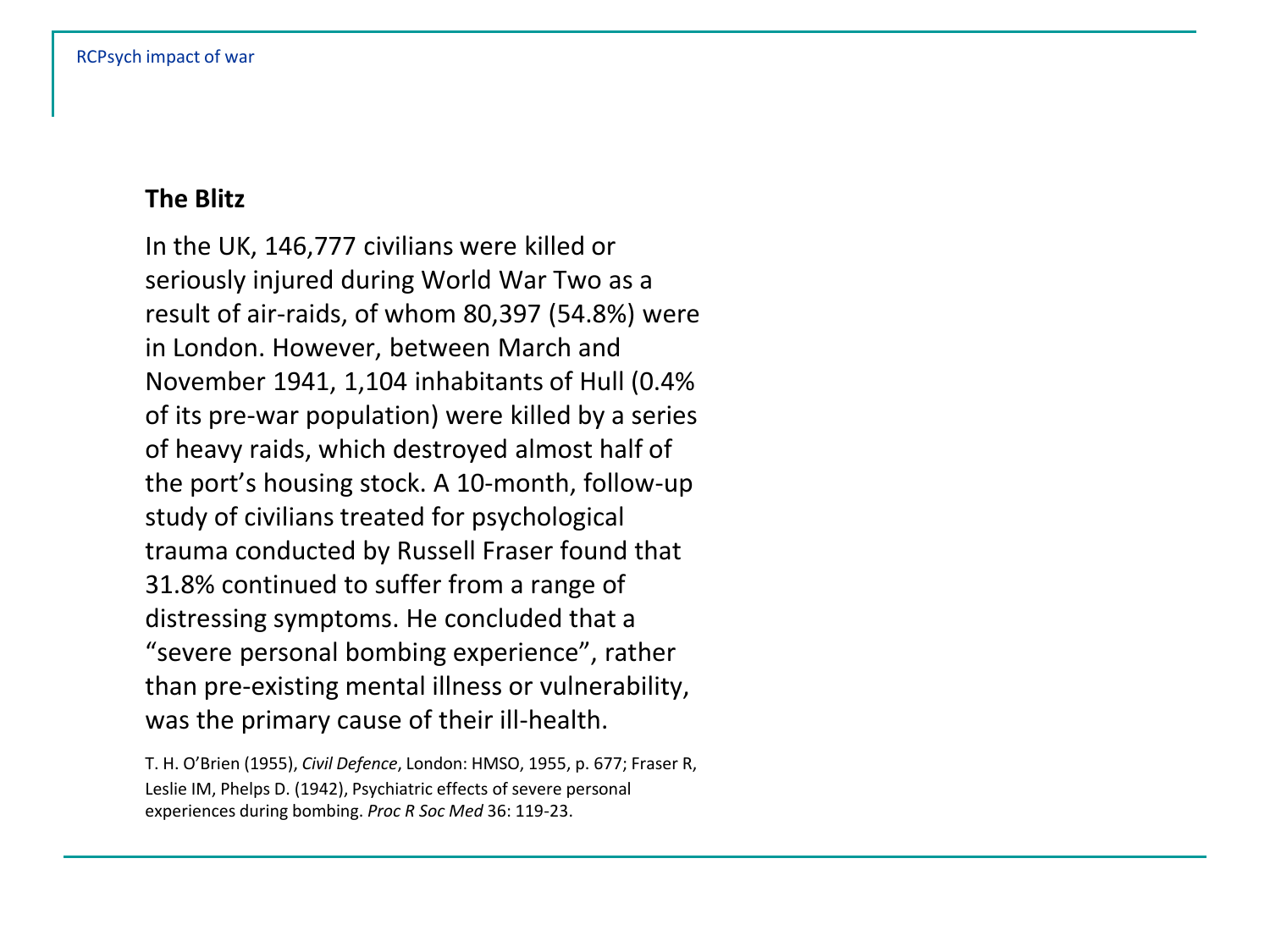## **The Blitz**

In 1943, a government study of four historic cities hit in the "Baedeker raids" (Norwich, Exeter, York and Canterbury) and three industrial centres (Bootle, Clydebank and Greenock) showed that the intensity of attacks together with the destruction of housing and loss of jobs determined the level of psychological casualties. Traumatic illness experienced in heavily bombed areas was often severe and individuals were unlikely to recover without professional help.

C.W.E. Emmens, Assessment of air-raid morale from local press, Home Intelligence, social survey and damage reports in Britain, June 19, 1943 (The National Archives, HO199/456).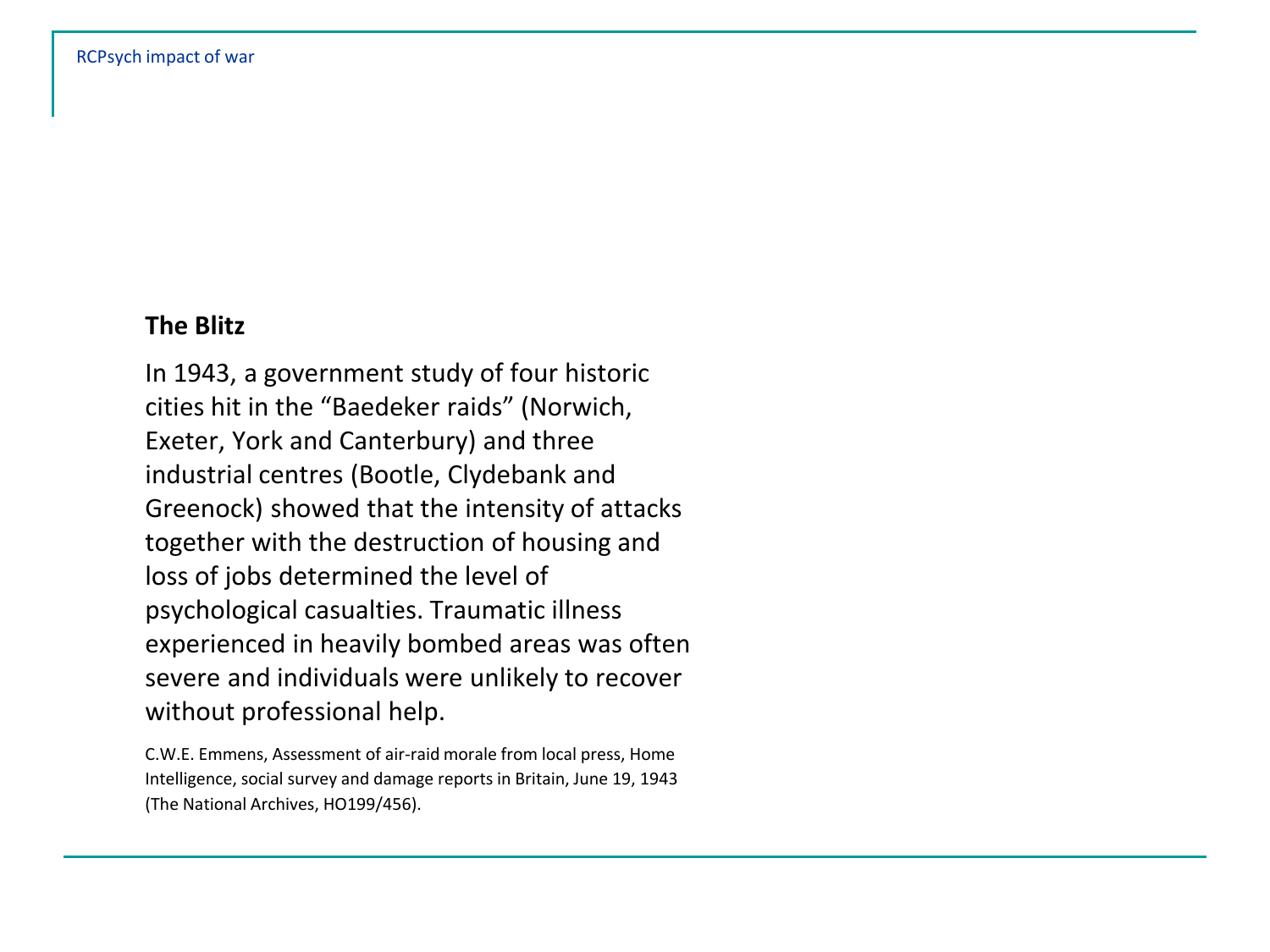With reliable data about the causes of civilian psychiatric casualties and evidence from World War One about the enduring effects of shell shock for ex-servicemen, the government recognised that post-war recovery was at risk. In 1943 to assess the demand for mental health services after the conflict, the Ministry of Health commissioned C.P. Blacker, an infantry veteran and a Maudsleytrained psychiatrist, to conduct a survey psychiatric out-patient clinics in England and Wales.

C.P. Blacker (1946), *Neurosis and the Mental Health Services*. London: Oxford University Press.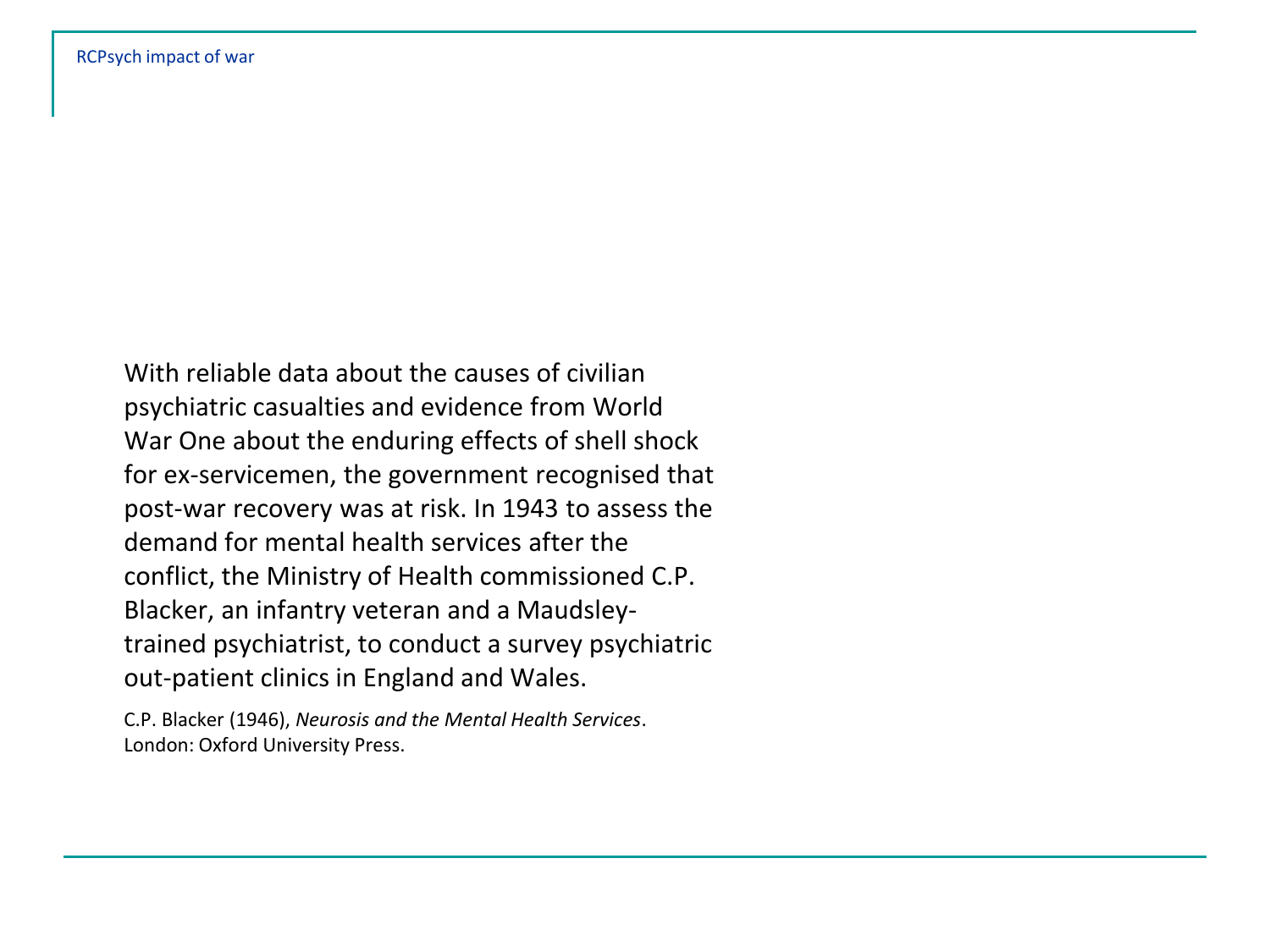Carlos Blacker found that 58% of the 159 directors of psychiatric clinics in England and Wales believed that a "latent neurosis" existed in the civilian population likely to emerge in the post-war period. Clinical directors based in large towns (68%) were more likely to support the prediction than those in small towns (53%), though only 44% of those in London took this view. Psychiatrists in the capital may have been influenced by a sustained campaign of film and posters to establish London as a symbol of resilience. In the expectation of an increased demand for treatment, Blacker urged investment to address severe shortages of staff, replace nineteenth-century buildings and develop community services.

Blacker, *Neurosis and the Mental Health Services*, 175-76; Edgar Jones (2021), COVID-19 and The Blitz compared: UK mental health outcomes. *Lancet Psychiatry* 8(8): 708-716.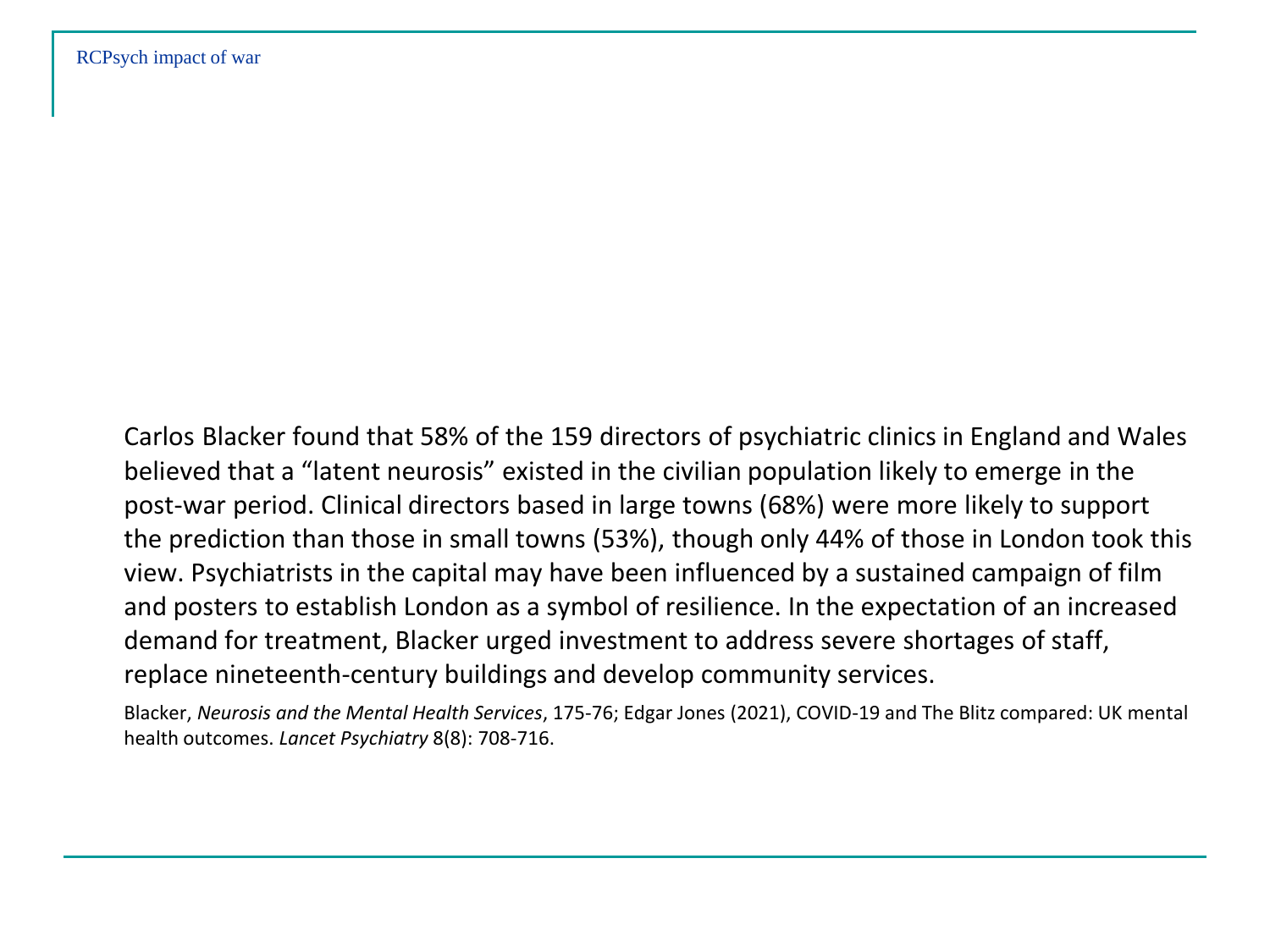#### **The National Health Service and psychiatry**

The government's White Paper on the creation of the National Health Service, published in March 1944, emphasised the importance of integrating hospital and specialist services on a national scale to improve standards of care. The plan "to bring physical and mental health closer together in a single service," met concerted opposition from the Board of Control. Set up in 1913 from the Commissioners in Lunacy, it regulated the national asylum system. Under the proposals its powers were to be transferred to the Minister of Health. The Board objected, arguing that no transfer could take place without major changes to the 1913 Mental Deficiency Act, which would require a Royal Commission.

National Health Service, The Government's White Paper, March 1, 1944, p. 2. (Warwick University, Modern Records Centre); Ministry of Health, Correspondence from Board of Control, May 4, 1944 (The National Archives of the UK, MH77/25).

<https://cdm21047.contentdm.oclc.org/digital/collection/health/id/1127>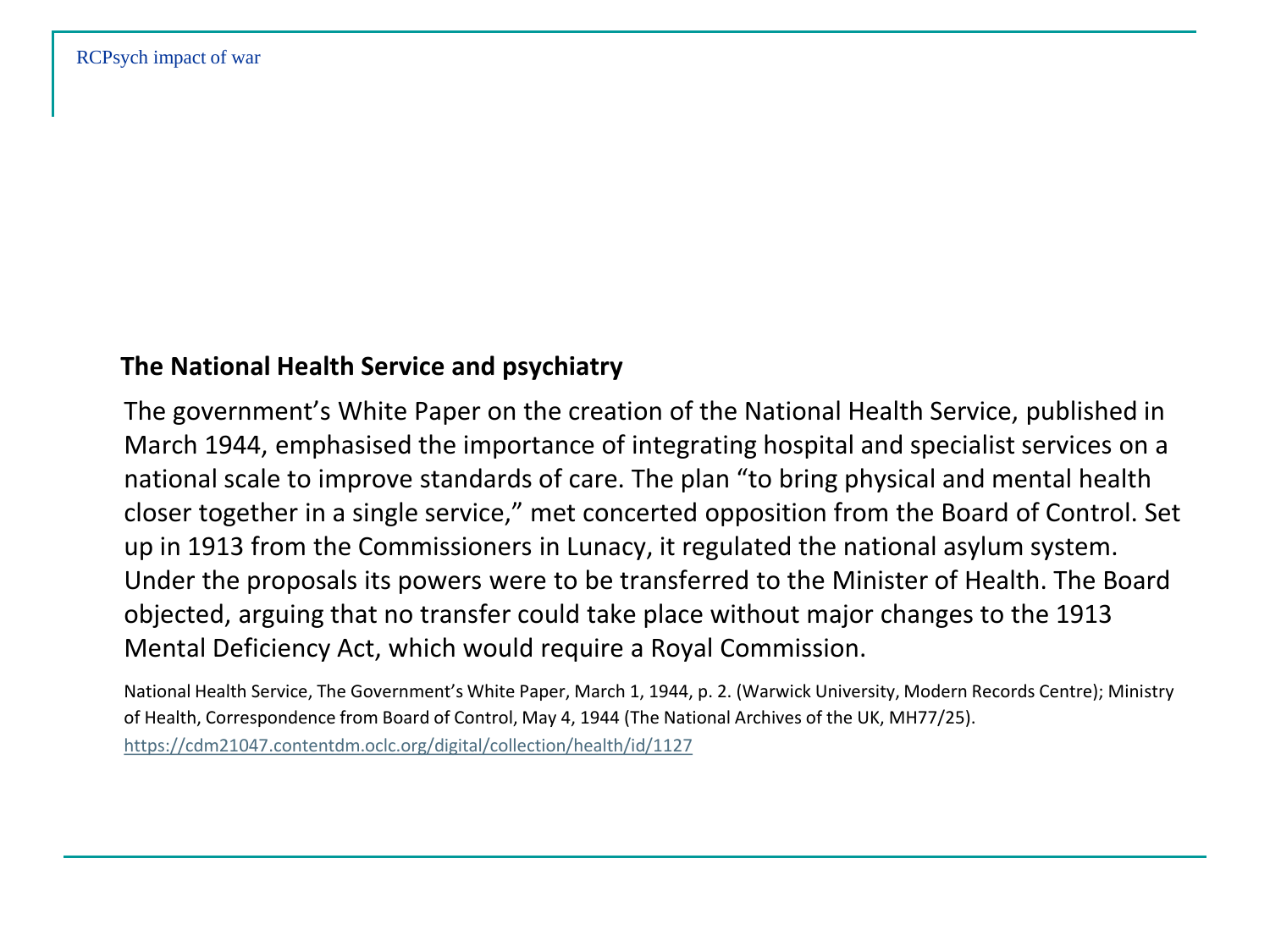#### **The National Health Service and psychiatry**

Progress towards an integrated NHS stalled and the chief medical officer's report of 1946, which looked forward to the new institution, made no mention of psychiatry. Only when the Ministry of Health backed down and guaranteed the Board of Control's continuing authority over mental hospitals did it abandon its objections to the NHS. The Board continued to hold executive power until it was dissolved by the 1959 Mental Health Act, which was designed to remove the enduring distinction between psychiatric and other hospitals, and to ensure that patients suffering from mental illnesses could benefit from general health and social service facilities.

Ministry of Health, Correspondence from Board of Control, May 4, 1944 (The National Archives of the UK, MH77/25); Mental Health Act, 1959 7 & 8 Eliz 2, Ch 72.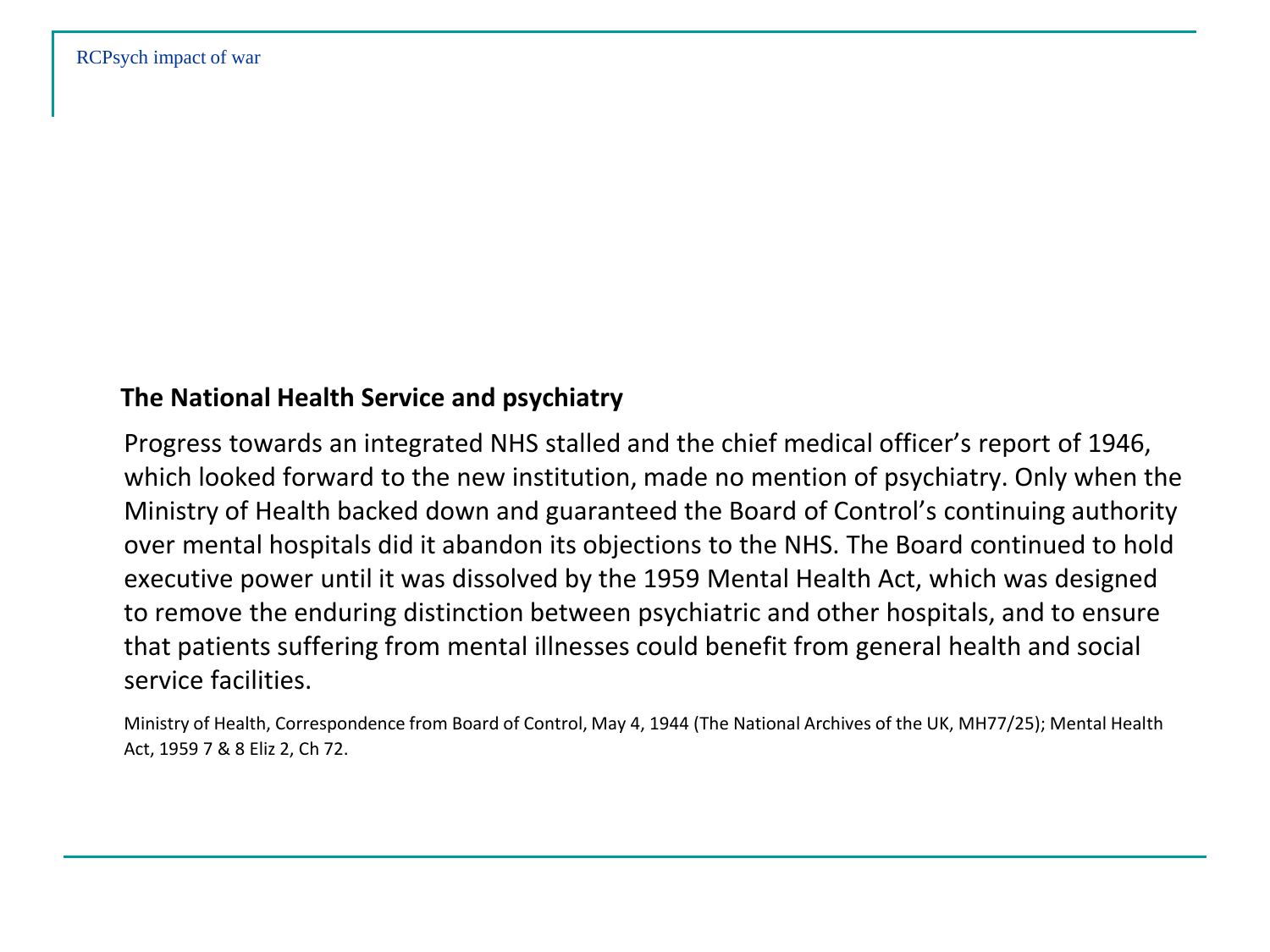Although the Bill presented to Parliament in May 1946 included the asylums within the proposed National Health Service, the investment and reforms recommended by Blacker were pushed aside. The myth of the Blitz played a key part in the continued marginalisation of psychiatry.

National Health Service Bill, Summary of the Proposed New Service, Cmd 6761. London: His Majesty's Stationery Office, March 1946. (Warwick University, Modern Records Centre).

<https://cdm21047.contentdm.oclc.org/digital/collection/health/id/1127>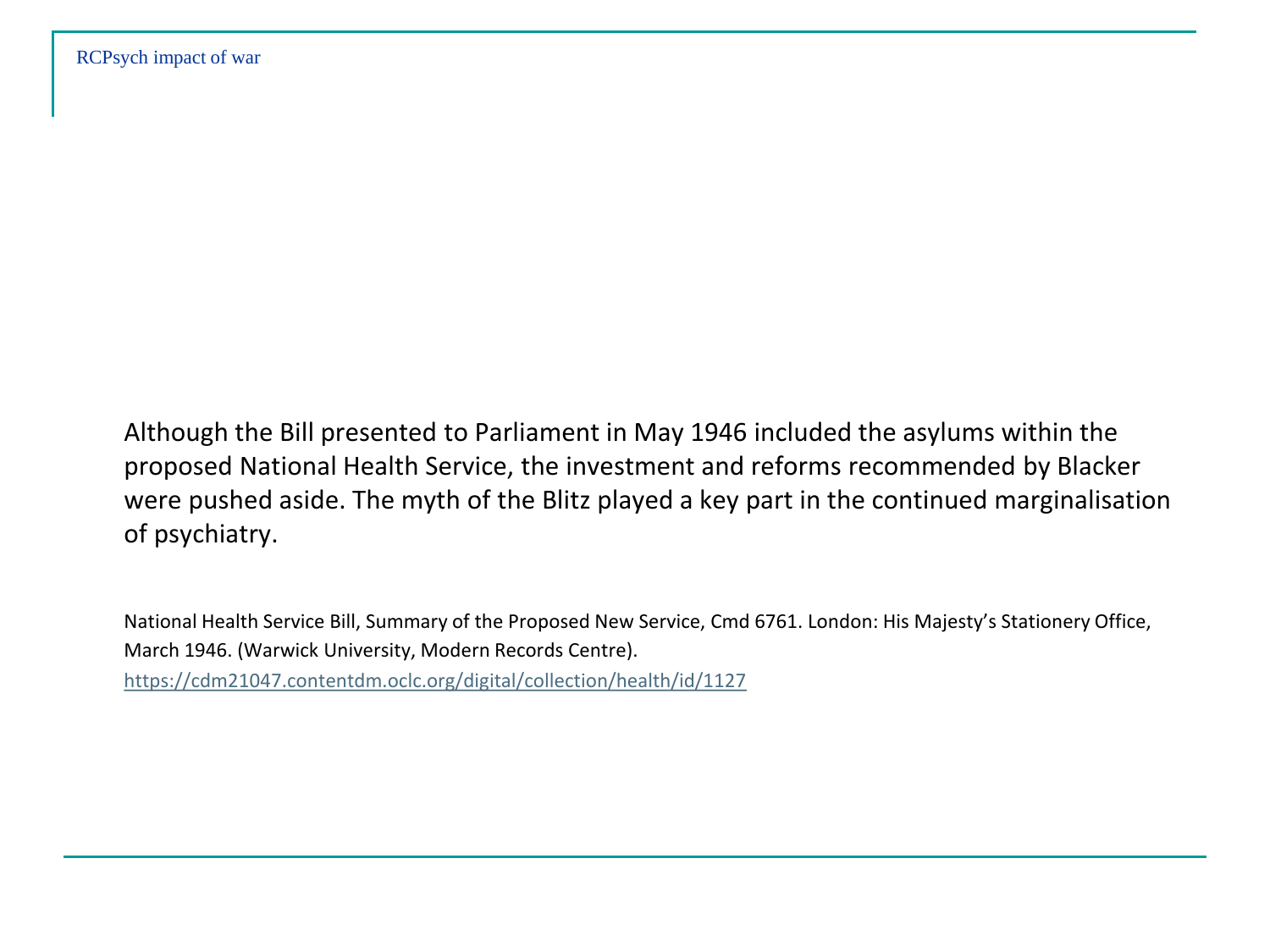# **Myth of the Blitz**

In 1940, when there were realistic fears that Britain could be defeated, the Ministry of Information had promoted London as a symbol of resilience to stiffen the resolve of the civilian population facing the threat of invasion. Indeed, in autumn 1942, Joseph Goebbels, German Minister of Propaganda, acknowledged the British government's success in lionising stoical determination during the Blitz and making "a legend of London" to counter feelings of despair. However, once the threat of invasion lifted, the value of the narrative eroded, and it deterred those suffering from post-traumatic illnesses from seeking help.

J. Friedrich (2006), *The Fire, The Bombing of Germany 1940-1945*. New York: Columbia University Press, 96, 420; Angus Calder (1991), *The Myth of the Blitz*. London: Jonathan Cape.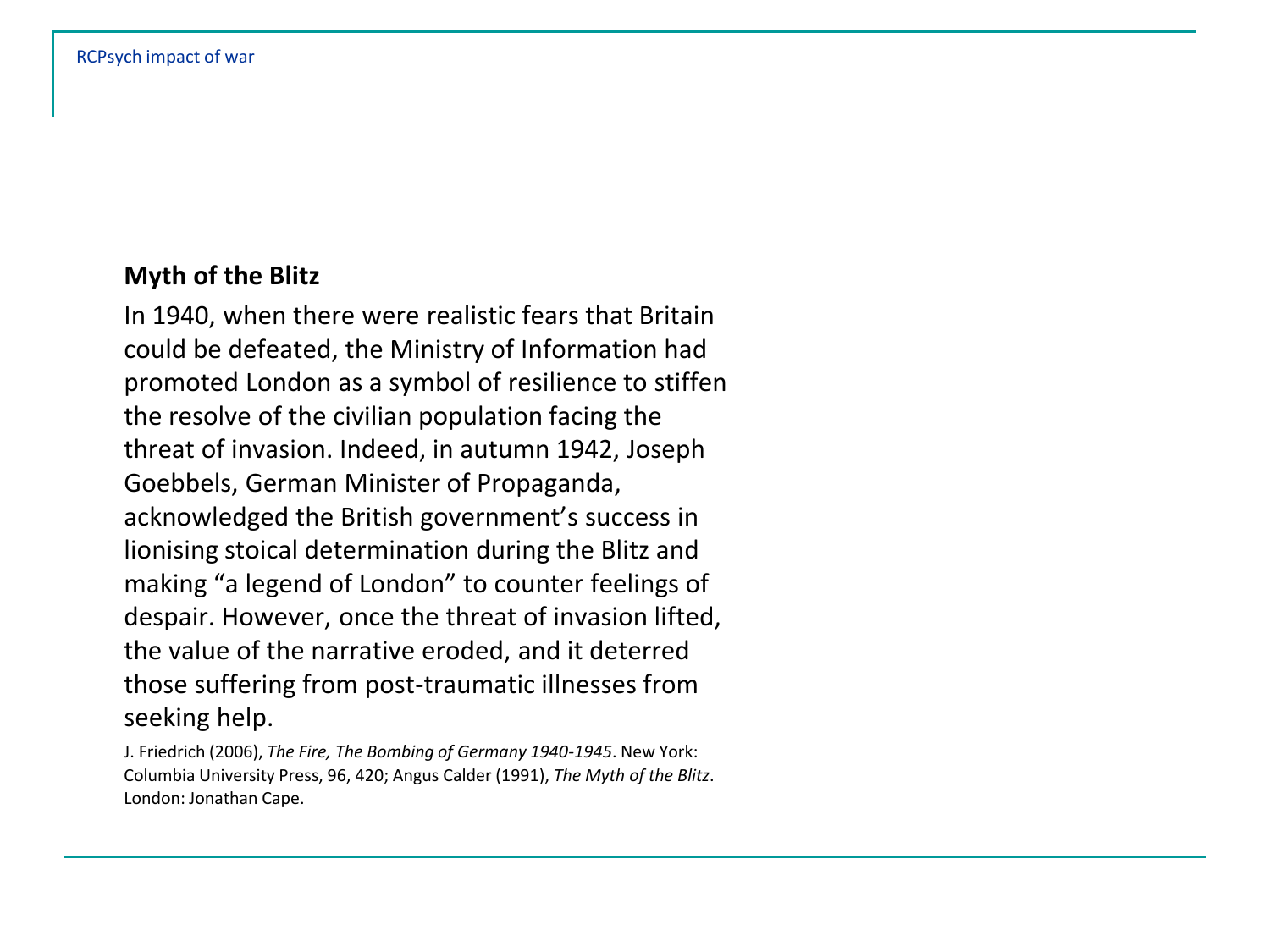In the post-war period, politicians characterized Britain as a new nation forged in war, adaptable, resolute and without the need to develop mental health services. No follow-up studies were conducted of traumatised air-raid casualties, apart from a small study of children treated at Great Ormond Street. Official histories promoted the idea that Britain's mental health had improved during the war, attributed to a common purpose and a sense of shared identity. The myth of the Blitz undermined the claims of psychiatry for improved funding and investment within the new NHS.

David Edgerton (2019), *The Rise and Fall of the British Nation, A Twentieth-century History*, London: Penguin, 26; Carey-Trefzer C. The results of a clinical study of war-damaged children, Great Ormond Street. *J Ment Sci* 1949; 95: 535-59; Richard Titmuss (1950), *Problems of Social Policy*. London: HMSO, 13, 343.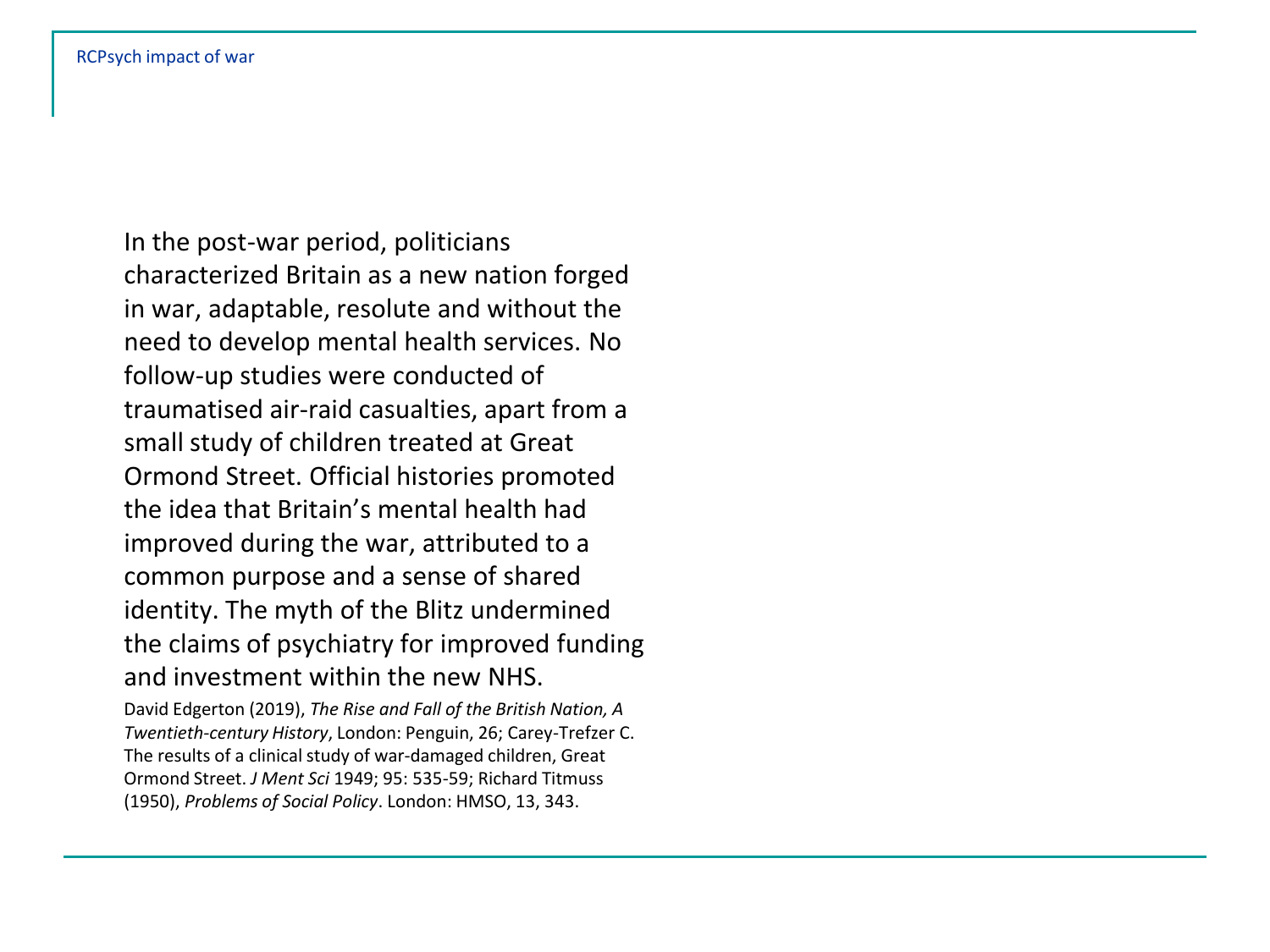## **The reality**

War pension data testified to impact of the conflict on peoples' mental health. In 1947, 48,000 civilians and emergency responders were receiving pensions for physical and psychological wounds, of which 24,000 remained in payment in 1956. A post-war survey of German civilians found that 91% identified bombing as the most traumatic experience of the war and over a third said it had broken their morale. In addition, 50,000 UK veterans were awarded a pension for a psychological disorder, though little specialist treatment was offered.

Ministry of Pensions. *Twenty-Eighth Annual Report for the Period 1 April 1952 to 31 March 1953*. London: Her Majesty's Stationery Office, 1953; G.S. King (1958), *The Ministry of Pensions and National Insurance*. London: George Allen and Unwin; Richard J. Evans (2008), *The Third Reich at War, How the Nazis led Germany from conquest to disaster*. London: Allen Lane, 462-63; Ministry of Pensions, *Twenty-Eighth Report… for the period to 31 March 1953*, HMSO, London, Appendix 4, 97.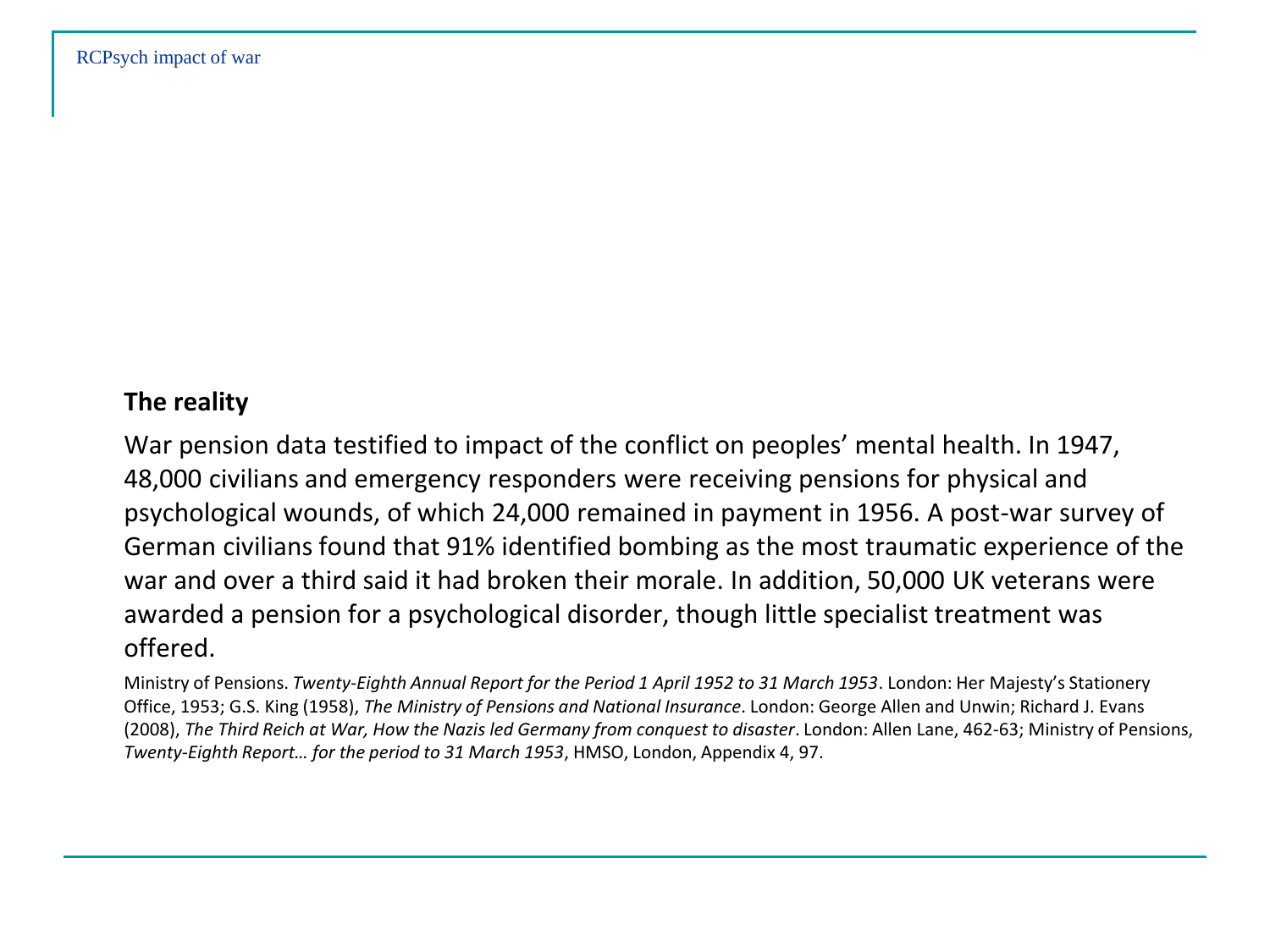# **Civil Resettlement Units (1945-46)**

A study of 1,154 repatriated prisoners-of-war conducted in 1944 found that they exhibited poor health and behavioural disturbances compared with a control group of soldiers. Twenty Civil Resettlement Units were opened in summer 1945 for returning POWs. They offered reeducation, training and 'resocialisation' programmes under light military discipline. Input was provided by a Ministry of Labour vocational officer, a civil liaison officer and when needed a psychiatric social worker. Periods of trial employment were organised. Attendance was voluntary for Army personnel, and 53,000 veterans attended the sixweek residential courses. Psychiatrists were to have been attached to the units but not appointed due to shortages of trained staff.

A. Curle and E. Trist, 'Transitional communities and social reconnection, part II', *Human Relations*, 1 (1947), 240-88.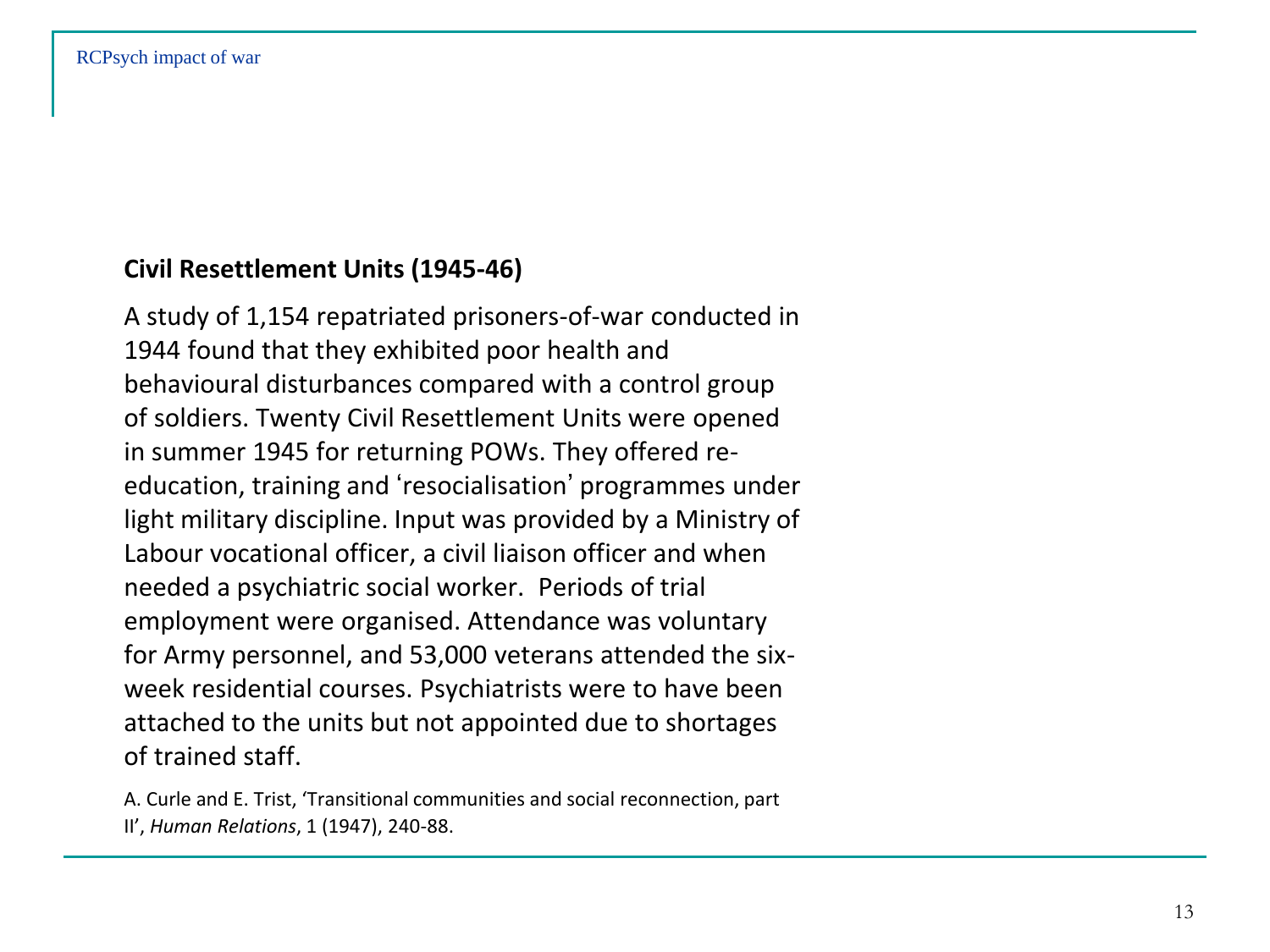## **Scale of the challenge**

The NHS came into being on 5 July 1948. The mental health service was ill-equipped to face the post-war challenges in terms of beds and staff. At the end of the conflict there were 147,000 patients in asylums together with a further 53,000 hospitalised with learning difficulties, and an estimated 47,000 receiving care in the community. Traumatised veterans, emergency responders and civilians added to the demand, whilst some mental hospitals had been diverted to the Emergency Medical Service treat the wounded and injured.

Andrew Land, Rodney Lowe and Noel Whiteside (1992), The Development of the Welfare State 1939-1951. London: HMSO, 1992, 114-15.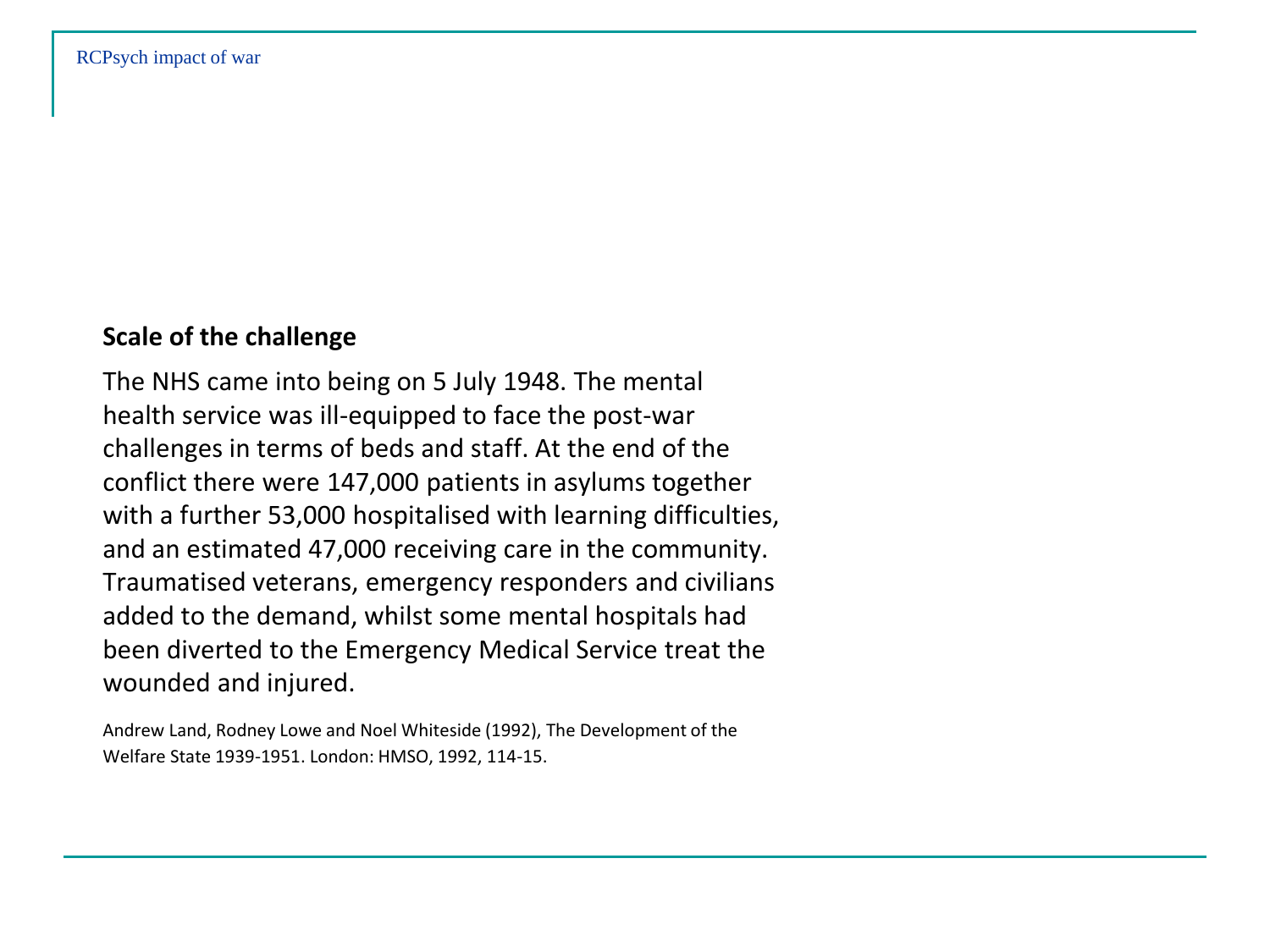#### **Practice in the late 1940s and 1950s**

The number of patients in asylum beds fell only marginally from 147,300 in 1950 to 141,000 by 1960, whilst the number of in-patients with learning difficulties rose from 51,300 to 57,200. In 1954, the Percy Commission estimated that 46% of patients in mental hospitals had been resident for more than ten years, and 10% for more than 30 years. However, 40% of new admissions in the 1950s were discharged within three months and 80% within a year. Out-patient attendances rose from 523,000 to 1,265,000 between 1950 and 1960. Staffing was improved. The number of mental health nurses rose by 30% to 25,000, whilst the number of consultant psychiatrists increased by 33% to 679, at a time when the UK population grew by 5.2% to 46.1 million.

John Turner et al. (2015), The History of Mental Health Services in Modern England: Practitioner Memories and the Direction of Future Research, *Medical History*, 59(4): 599-624, 605.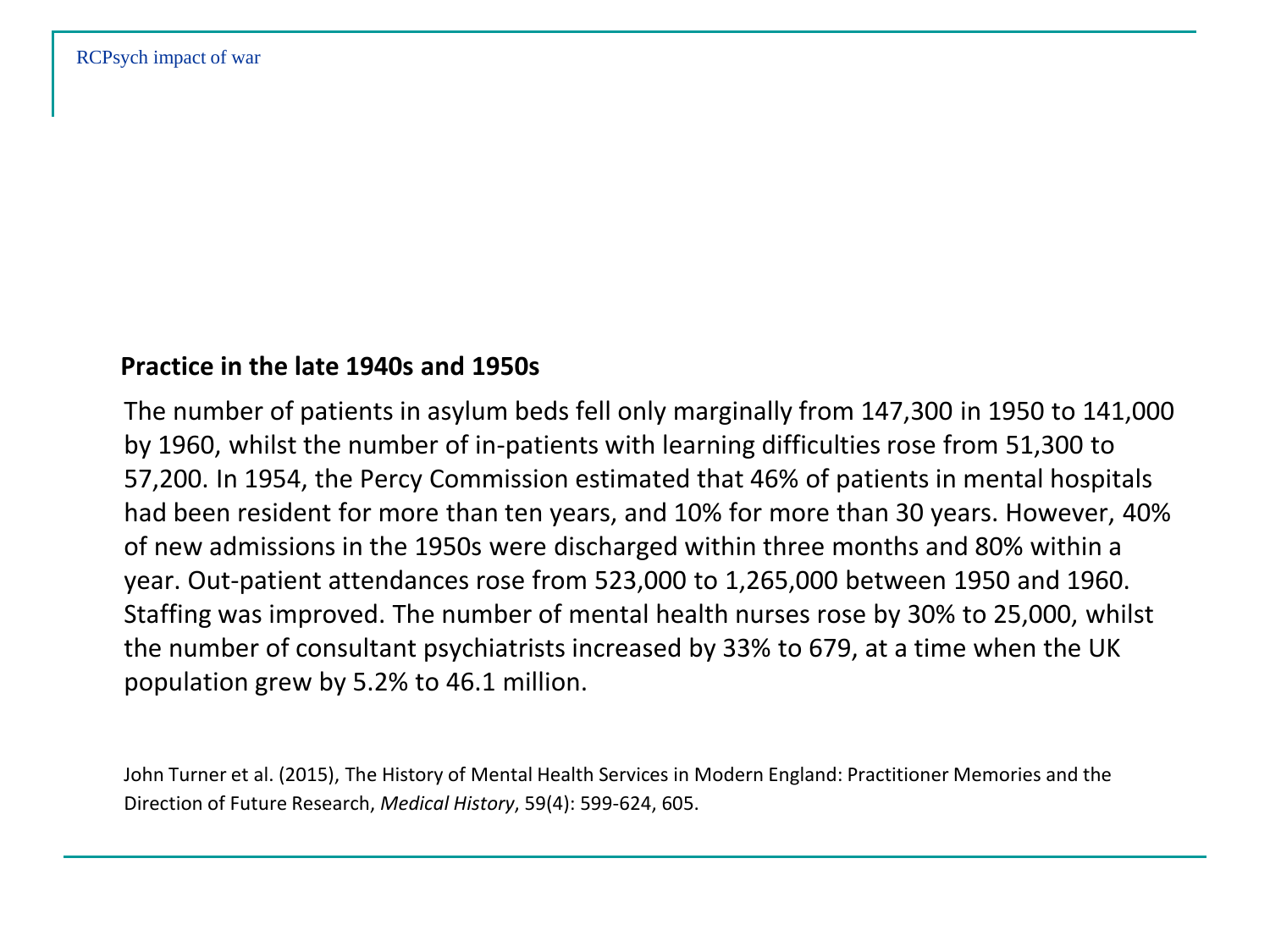Plausibly the expansion of out-patient services and shorter admission times were made possible by therapeutic revolution of the 1950s, enabling mental health services to cope with the increased demand. A range of novel drugs to treat psychosis and mood disorders were approved: chlorpromazine (1952), haloperidol (1958), iproniazid, a monoamine-oxidase inhibitor (1952), imipramine (1958) amitriptyline (1961) and lithium (1949).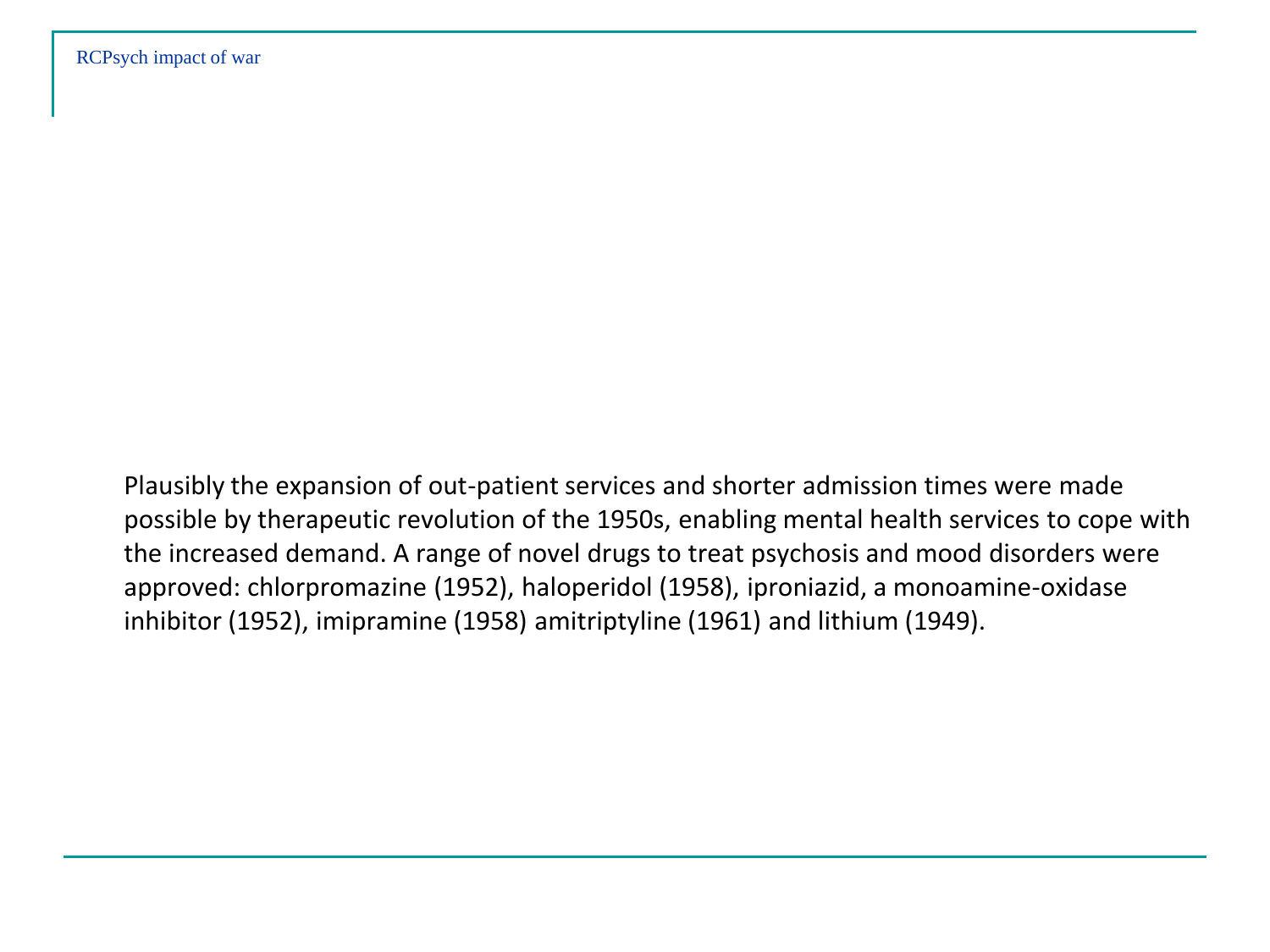### **Expenditure on the NHS**

Forecast to cost £134 million annually, the NHS took a growing share of government spending, rising to £225 million in 1948-49 and £272 million in 1949-50, when it represented 3.75% of GDP. In 1950, alarmed by runaway health expenditure, Clement Attlee, the Labour Prime Minister, set up a Cabinet Committee with himself as chairman to introduce cuts. The 1951 Budget, which introduced charges for teeth and spectacles, divided the Labour Party and led to Aneurin Bevan's resignation from the Cabinet.

Peter Hennessey (2006), *Never Again, Britain 1945-51*, London: Penguin, 416-17.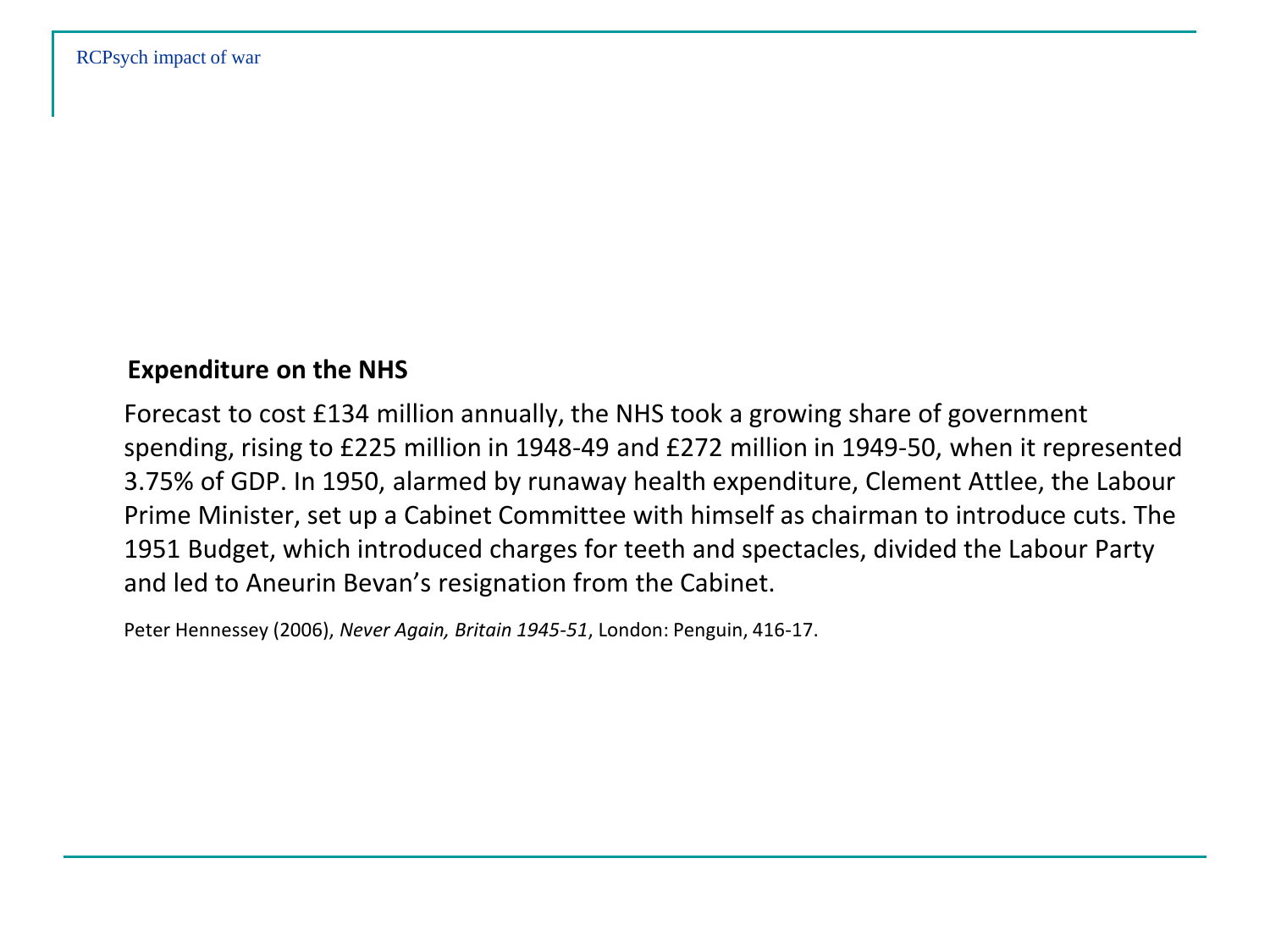# **Expenditure on the NHS**

Under a Conservative government, the Treasury insisted on a rigorous spending review at the end of 1952, and by 1953-54 cuts had reduced the overall cost of the NHS to 3.24% of GDP. By comparison, total health expenditure in the UK was 6.9% in 1997 and 10.2% of GDP in 2019. In the post-war period, psychiatry found itself at the tail of the queue for investment as expenditure on physical medicine grew at a much faster rate. Not until New Labour's mental health initiative (1998-2010) did funding rise significantly.

Peter Hennessey (2006), *Having it so Good, Britain in the Fifties*, London: Allen Lane, 220-21; Turner, Mental Health Services, 604.